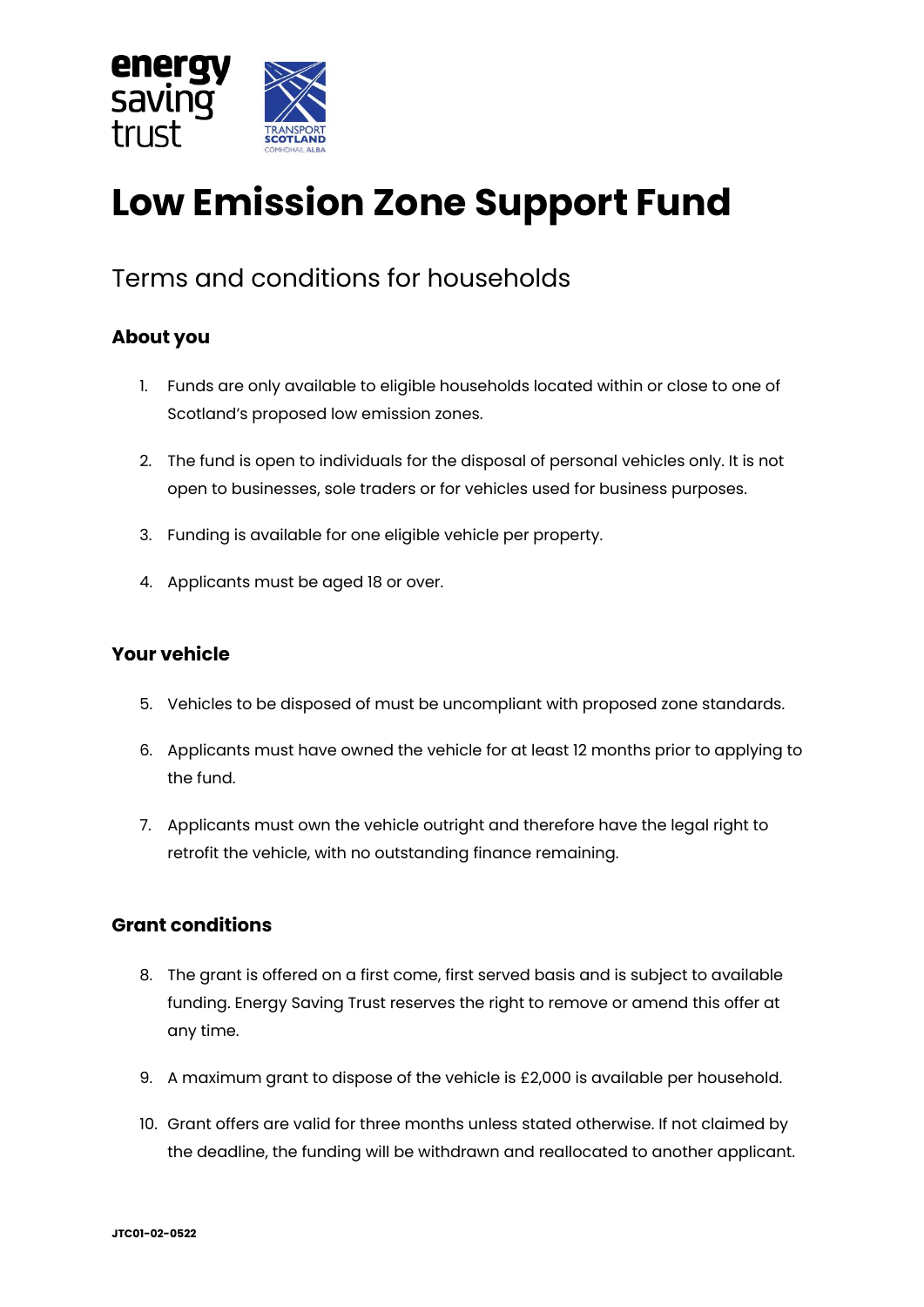

Please notify us of any delays as soon as possible and we may be able to apply an extension upon review of your request.

- 11. The grant is only paid in the form of a reimbursement upon scrappage of the vehicle and submission of a valid Certificate of Destruction is required by Energy Saving Trust.
- 12. Further funding under the Travel Better grant will be available to you and one other adult in your household once your claim for the disposal of your vehicle has been accepted and processed.
- 13. Energy Saving Trust reserves the right to and will at its sole discretion assess on a case-by-case basis applications that fall outside any of the eligibility requirements set out in this form. Such applications will be assessed on their merits, bearing in mind the intent of the Low Emission Zone Support Fund.

# **Vehicle disposal**

- 14. You must not scrap your vehicle prior to being issued a grant offer letter. If you do so, or dispose of your vehicle by any other means, your application will be rejected.
- 15. You must scrap your vehicle at an authorised treatment facility. You can find here the full list of [authorised treatment facilities in Scotland.](https://www.sepa.org.uk/regulations/waste/end-of-life-vehicles/)

#### **General**

- 16. Energy Saving Trust is unable to accept any applications or third-party involvement on behalf of the applicant from representatives from the following: vehicle sales, authorised treatment facilities, scrapyards, vehicle servicing and maintenance services or vehicle conversion/retrofitting services. Energy Saving Trust have the right to refuse any other third parties where a conflict of interest is found.
- 17. All information you provide on the application and in any subsequent interactions with Energy Saving Trust must be correct and accurate. If you are unable to or subsequently fail to meet any of these criteria, your application will not be progressed.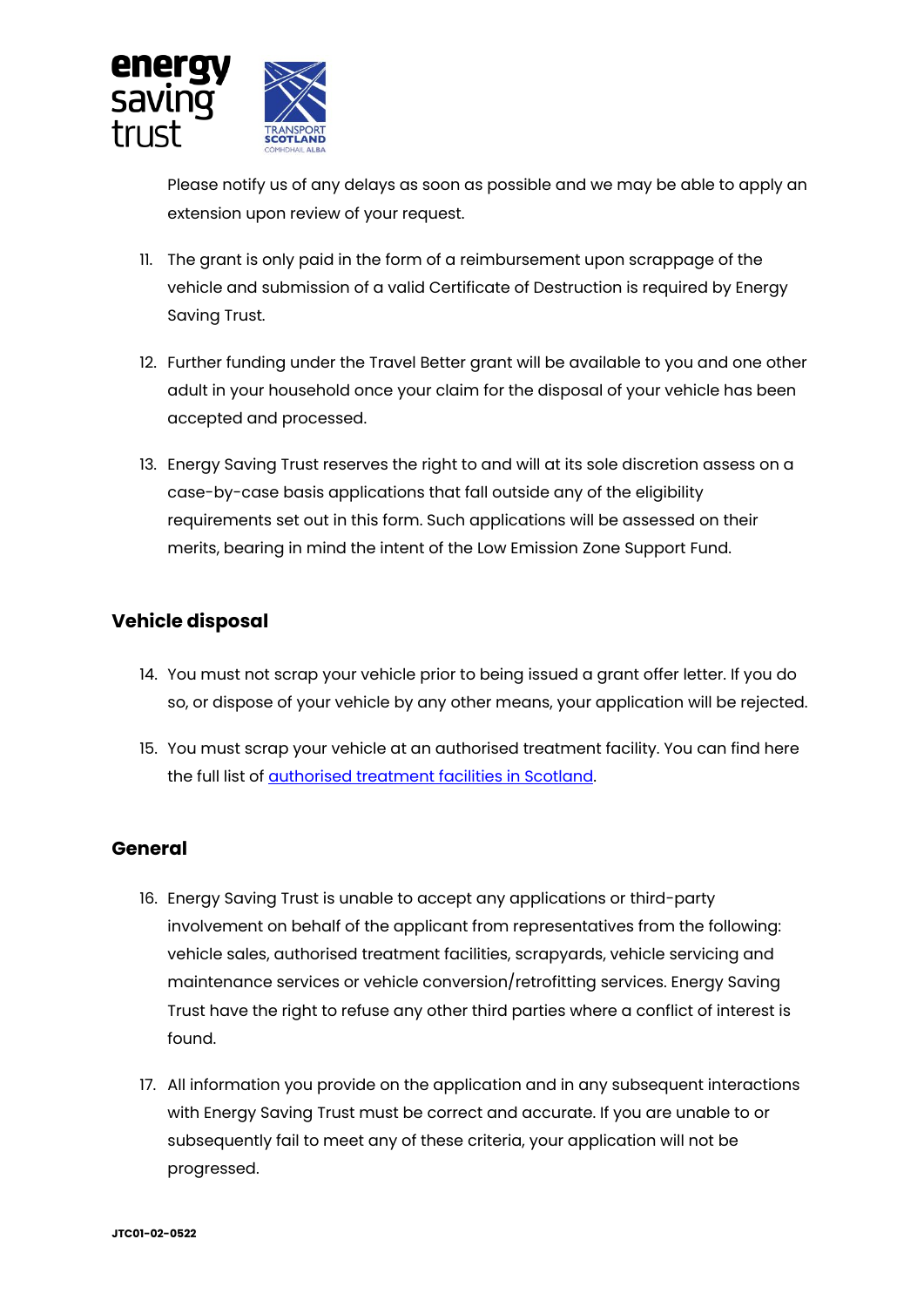

- 18. If you are found to have breached any criteria after your grant has been paid, you will be required to repay the funding amount in full.
- 19. If any information provided in relation to this application is subsequently found to be untrue, inaccurate, or incomplete, this may invalidate the entire application.
- 20. You must notify Energy Saving Trust at **[LEZfund@est.org.uk](mailto:LEZfund@est.org.uk)** without delay if at any time after this application is submitted there is any material change to any of this information, in particular to any information that would affect eligibility for any grant under the fund. The information made available by Energy Saving Trust on its website and elsewhere in relation to the grant fund and more generally in relation to vehicles is intended to act as a guide only, and accordingly Energy Saving Trust cannot and does not accept any liability for any loss or damage that you may suffer as a result of using that information.
- 21. Energy Saving Trust and/or the Scottish Government reserves the right, at its sole and absolute discretion and at any time, to change any of the eligibility requirements set out in this form and/or to introduce new or additional terms and conditions on giving notice to you.
- 22. Should the Scottish Government discontinue the grant fund, applicants who have received a formal written grant offer from Energy Saving Trust will still be entitled to receive payment of the grant, assuming they still meet the eligibility requirement for the fund and the offer is in date.
- 23. Energy Saving Trust reserves the right in consultation with the Scottish Government to suspend or reject grant applications at any time where a formal written grant offer has not been signed and returned, including where there are insufficient funds available to provide to all applicants.
- 24. Energy Saving Trust reserves the right to reject any application for a grant and Energy Saving Trust's decision as to whether an applicant is eligible for a grant will be final. Energy Saving Trust may seek further information to determine eligibility and you must provide this information within the specified time frame if you wish to continue with the application. Neither Energy Saving Trust nor any of its officers, employees, agents or subcontractors shall be liable for any losses, damages or costs suffered by you which arise out of or in connection with the application